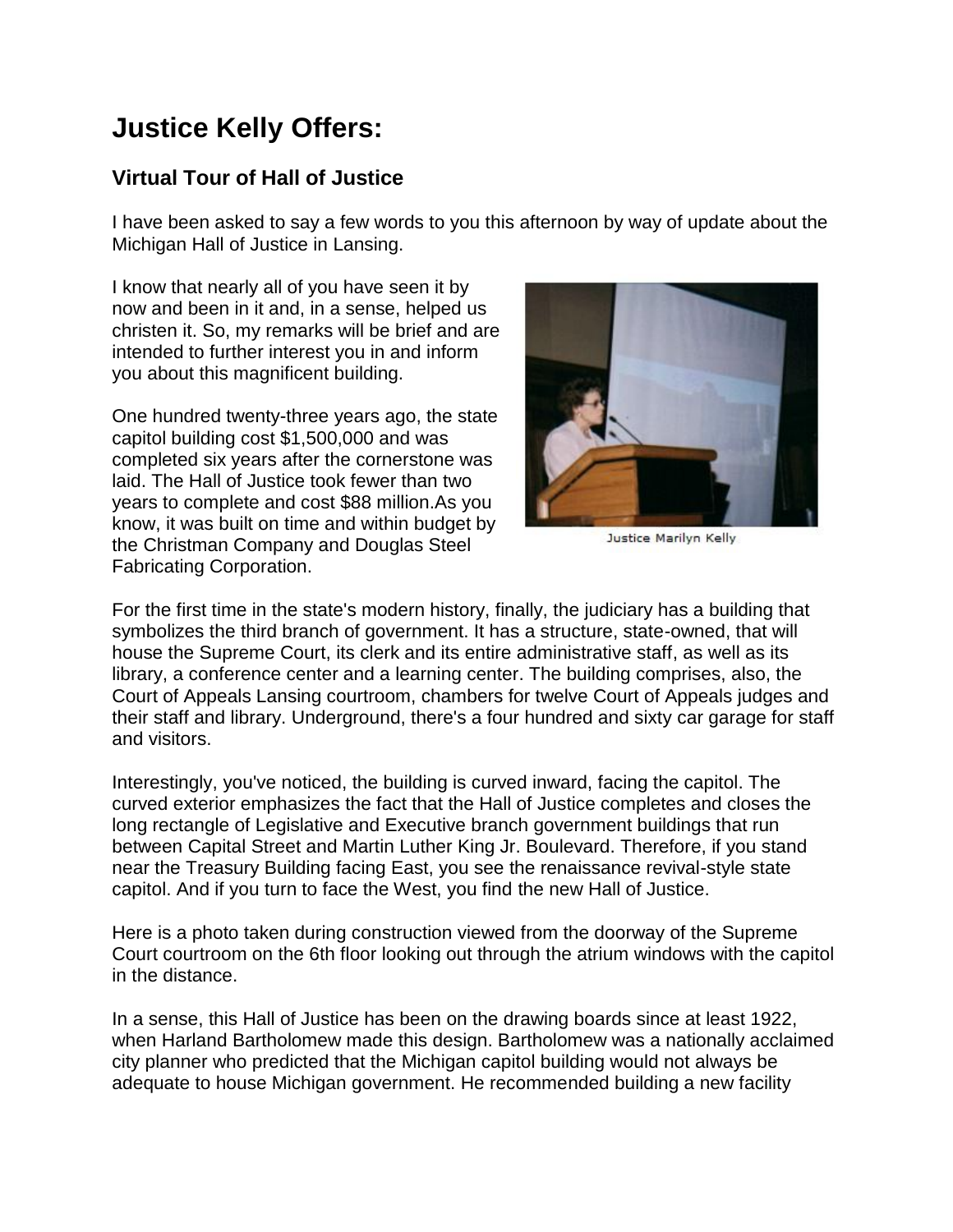stretching to the west of the capitol between Ottawa and Allegan streets, including a beautiful capitol mall with a majestic west anchor.

Now, finally, we have it. Today, true to Bartholomew's vision, lies that anchor, the new Hall of Justice. In order to meld architecturally with the capitol, it is limestone-clad with a dome. But whereas the capitol has five stories and is 120,000 square feet, the Hall of Justice is six stories and 270, 000 square feet.

Its design, of course, is modernized from Bartholomew's eighty-year-old vision. The main entrance is marked by a pair of huge Tuscan order columns that provide a focal point for the outside plaza. Above the front entrance, the principal elevation is capped by a shallow glass dome over the Supreme Court lobby. As the architect describes it, "This hemispherical glass dome provides a contemporary contrast to the elongated, mannerist dome of the State Capitol." Viewed here from the inside, it consists of more than eighty panels of insulated glass. As Madame de Stael observed so long ago, architecture can be "frozen music."

Notice this view of a typical window. It suggests columns adjacent to the glass worked into the limestone. The great seal of the State of Michigan lies under the dome, directly on axis with the capitol building.

You may agree with me that the building's designers, Albert Kahn & Assoc and Spillis, Candela & Partners deserve our gratitude for these graceful and appropriate architectural connections with the state capitol building and its restrained neoclassical language. They intended it to provide a distinctly permanent and durable image for the Michigan judicial system in this age of fleeting impressions and momentary pleasures.

One part of the building, you will recall, is the Learning Center on the first floor. This part particularly thrills me as a former teacher. The Michigan Historical Society has my appreciation for its continuing role in supporting the Center. In the past, there was nothing like it. Those interested in seeing something of the judicial branch could visit our Supreme Court courtroom in the Williams Building, hear a lecture and ask questions, but could rarely see the Court in action. Now, thru modern technology, in the Learning Center, visitors will hear and see films introducing them to the judicial branch and to its building. They now view actual footage of oral argument in the Supreme Court. They visit hands-on displays that assist them in learning about basic legal concepts such as search and seizure. Does the principal have a right to search your locker? Open the locker and find out. Due process, civil rights, and employment law are introduced. What was the Battle of the Overpass? Visitors learn a little about criminal law. What happens when you are issued a traffic ticket? Push the button under the right answer and you'll find out. What is the role of the prosecuting attorney? How does a case proceed through the appellate division? And did you know that American Indians have their own laws, have a sovereign nation, right here in Michigan?

Already, 6319 people have visited the Hall of Justice Learning Center since it opened on November 1, 2002. Admission is free. Also, there will be distance learning classes